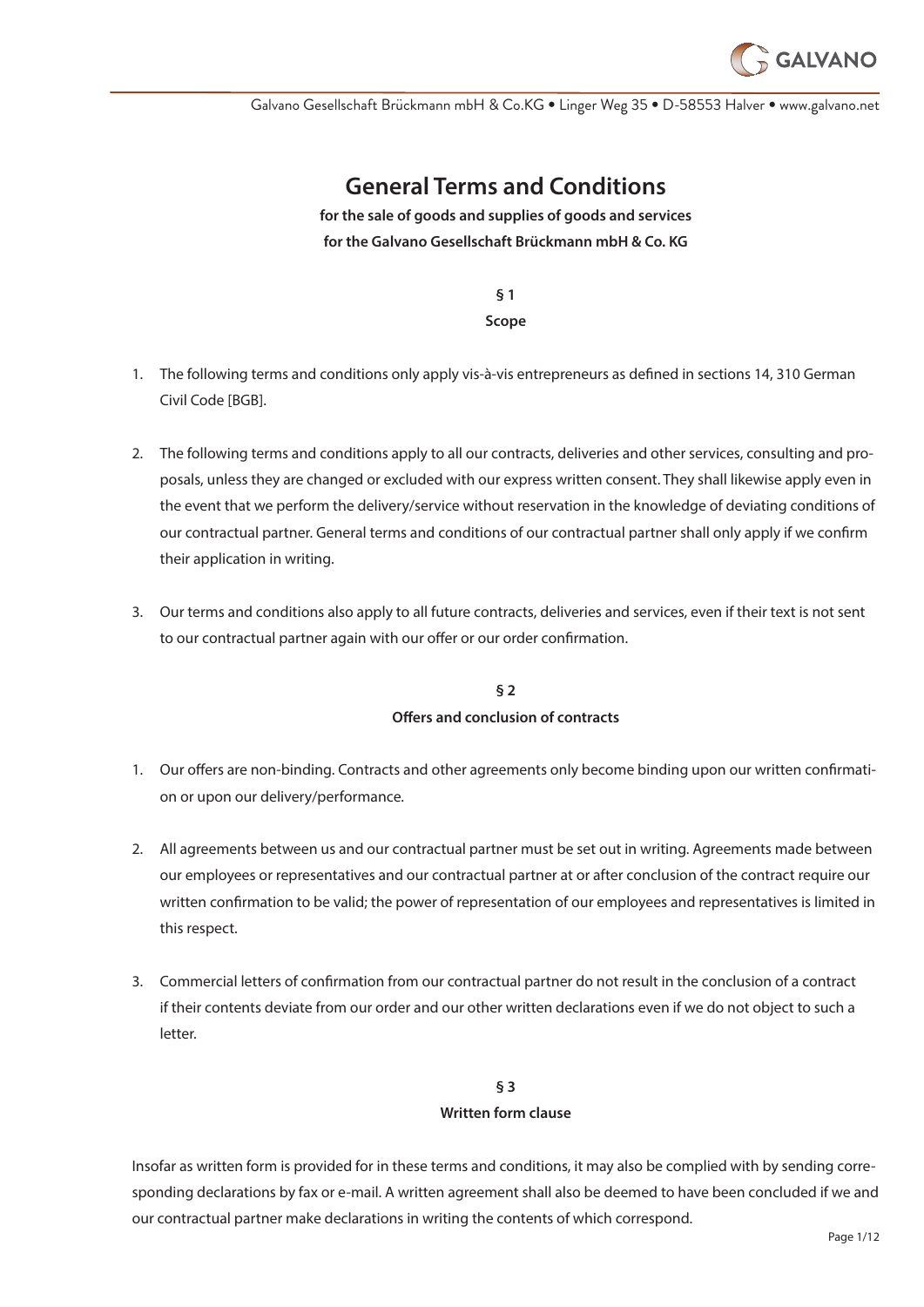

#### **§ 4**

#### **Prices, price increases and payment**

- 1. Our prices are stated in euros. Unless otherwise agreed, our contractual partner shall make all payments in euros.
- 2. All prices indicated are net prices. Value-added tax at the statutory rate on the day of our delivery/service will be added to such prices.
- 3. Our prices apply to delivery ex works plus packaging, freight, taxes, insurance, transport, letters of credit or other documents required for performance of the contract.
- 4. We reserve the right to deliver only concurrently in exchange for payment of the agreed prices. Otherwise, our invoices are to be paid within 30 days after delivery/service and invoice date without deduction.
- 5. We are entitled to interest in the amount of 9% above the respective base interest rate from the due date without further reminder. This is without prejudice to further claims, in particular in the event of default by our contractual partner.
- 6. The contractual partner may not assert a right of offset with regard to claims that we dispute or that have not been finally determined by a court unless the claim to be offset has a mutual relationship to our claim. The assertion of a right of retention by our contractual partner due to claims which are not based on the same contractual relationship is prohibited if such claims are not recognised by us and have not been finally determined by a court.
- 7. If one of the events described below occurs, or if such an event had already occurred at the time the contract was concluded, becomes known to us only after the conclusion of the contract, we may demand advance payment in the amount of the agreed price by our contractual partner, furthermore revoke agreed or granted payment terms or return current bills of exchange and demand immediate payment. This applies to the following events:
	- Our contractual partner applies for the opening of judicial or extra-judicial insolvency or composition proceedings or judicial or extra-judicial insolvency or composition proceedings are opened against the assets of our contractual partner or the opening of such proceedings is rejected for lack of assets.
	- A written credit report from a bank or credit agency is available from which the credit unworthiness of our contractual partner (e.g. Creditreform's creditworthiness index > 3.0) or a significant deterioration of their financial circumstances results or a cheque or bill of exchange accepted by us from our contractual partner is not honoured or is protested.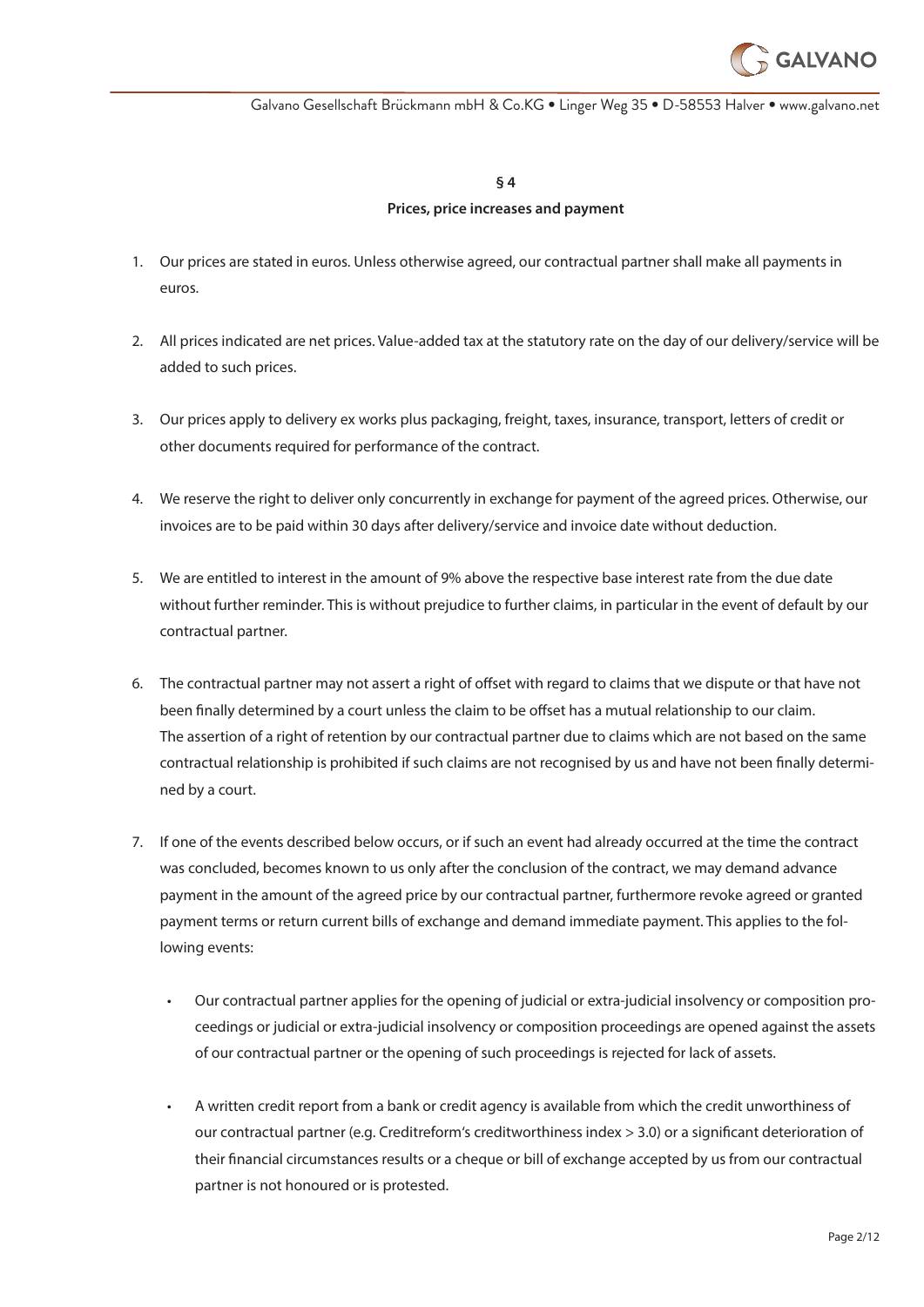

- Our contractual partner is in default of payment within the scope of another transaction with us.
- 8. If our contractual partner does not comply with our legitimate request for advance payments within a reasonable grace period set by us, although we have declared to them that we will refuse acceptance of further services by them after expiry of the period, we shall be entitled to withdraw from the contract and demand damages in lieu of performance, however only with regard to the part of the contract not yet performed by us.

#### **§ 5**

#### **Passage of risk, transport and delivery, packaging, insurance**

- 1. In any case, irrespective of the place of dispatch, the risk shall pass to our customer when the goods are dispatched, even if, in exceptional cases, carriage-paid delivery, delivery free building site or free warehouse have been agreed. This also applies if we have to provide further services (e.g. assembly, installation, commissioning) on the premises of our contractual partner in addition to delivery. However, this does not apply in cases in which we transport goods using our own employees or in which our employees are at fault with regard to the loss of or damage to the goods.
- 2. If packaging or shipping instructions of our contractual partner are missing or if a deviation from them seems necessary, we will ship to our best discretion, without obligation for the cheapest or fastest shipment.
- 3. Only at the request and expense of our contractual partner do we insure the delivery item against any risk desired and insurable by our contractual partner, in particular against theft and transport damage.

Cases of transport damage must be reported to us immediately; furthermore, the consignee must ensure on delivery that the corresponding claims and reservations are reported to the carrier in good time.

- 4. If dispatch is delayed at the request of our contractual partner for reasons for which our contractual partner is responsible, or for reasons for which we are not responsible, the risk shall pass to our contractual partner upon readiness for dispatch and corresponding notification by us. In this case, the goods will be stored at the expense and risk of our contractual partner.
- 5. We are entitled to make partial deliveries and to invoice them separately, provided that partial deliveries are not unreasonable or unusable for our contractual partner.

### **§ 6**

#### **Delivery and performance periods, purchase on call**

1. Delivery and performance periods, as well as delivery and performance dates, are only binding if confirmed by us in writing. A delivery or performance period begins at the end of the day on which agreement is reached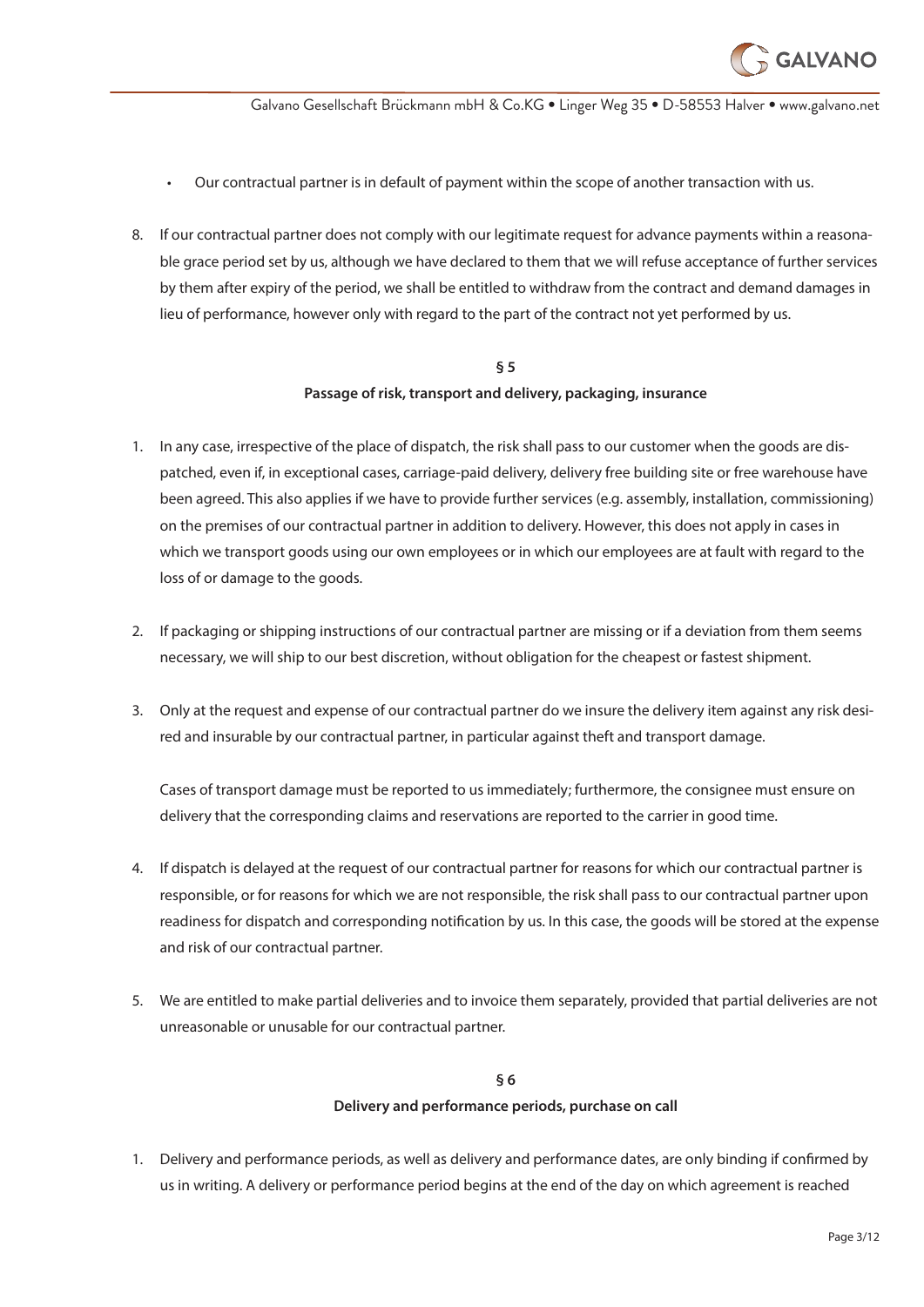

on all details of the order, at the earliest upon acceptance of the order by us, but not before submission of all technical and design details and provision of all documents, facilities, letters of credit, etc. to be procured by our contractual partner and receipt of any down payments to be made by our contractual partner. Agreed deadlines and dates, as well as the delivery time/delivery period applicable without such an agreement, shall be postponed accordingly if the above-mentioned requirements are not met. Our contractual partner shall bear the burden of proof that they have fulfilled all necessary conditions, provided the necessary documents, plans and information, etc.

2. Agreed deadlines and dates, as well as the delivery time/delivery period applicable without such an agreement, shall be extended or postponed appropriately - even in the event of an ongoing default - in the event of a force majeure event and unforeseen obstacles occurring after conclusion of the contract for which we are not responsible, insofar as such obstacles are demonstrably of considerable influence on the delivery or performance. In particular, our delivery obligation is subject to the reservation of conforming and timely delivery by our suppliers, unless we are responsible for non-conforming or delayed delivery.

Als von uns nicht zu vertretende höhere Gewalt im Sinne dieses Absatzes gelten auf jeden Fall auch Streiks und Aussperrungen.

Strikes and lock-outs shall in any case also be deemed to comprise force majeure events within the meaning of this paragraph for which we are not responsible.

The foregoing provisions shall also apply if delaying circumstances occur at our suppliers or their sub-suppliers. If delays as referred to above last for more than 3 months, our contractual partner is entitled to withdraw from the contract after setting a further, at least 4-week, period for cure to the exclusion of any further claims. The right of withdrawal is limited to that part of the contract which has not yet been fulfilled unless our contractual partner no longer has an interest in the part of the contract which has been fulfilled.

- 3. Agreed periods and dates, as well as the delivery time/delivery period applicable without such an agreement, shall be extended or postponed by the period of time by which our contractual partner is in default of their obligations including without the scope of an ongoing business relationship including other contracts.
- 4. A delivery deadline or delivery date shall be deemed to have been met if the goods are received by our contractual partner or the agreed place of receipt on time or, in cases in which the goods are not to be dispatched or cannot yet be dispatched for reasons for which our contractual partner is responsible, if the goods are ready for dispatch and if we sent our notice that they are ready for dispatch by the date or expiry of the deadline.
- 5. Unless otherwise agreed for delivery contracts on call, the acceptance period ends 9 months after conclusion of the contract, whereby our contractual partner must call off and accept the goods in approximately equal monthly quantities.

If and to the extent that our contractual partner does not call off and accept the goods within the aforementioned period of one month, we shall be free to deliver completed deliveries without further notice or to store them at the expense of our contractual partner. In this case, we shall also be entitled to grant our contractual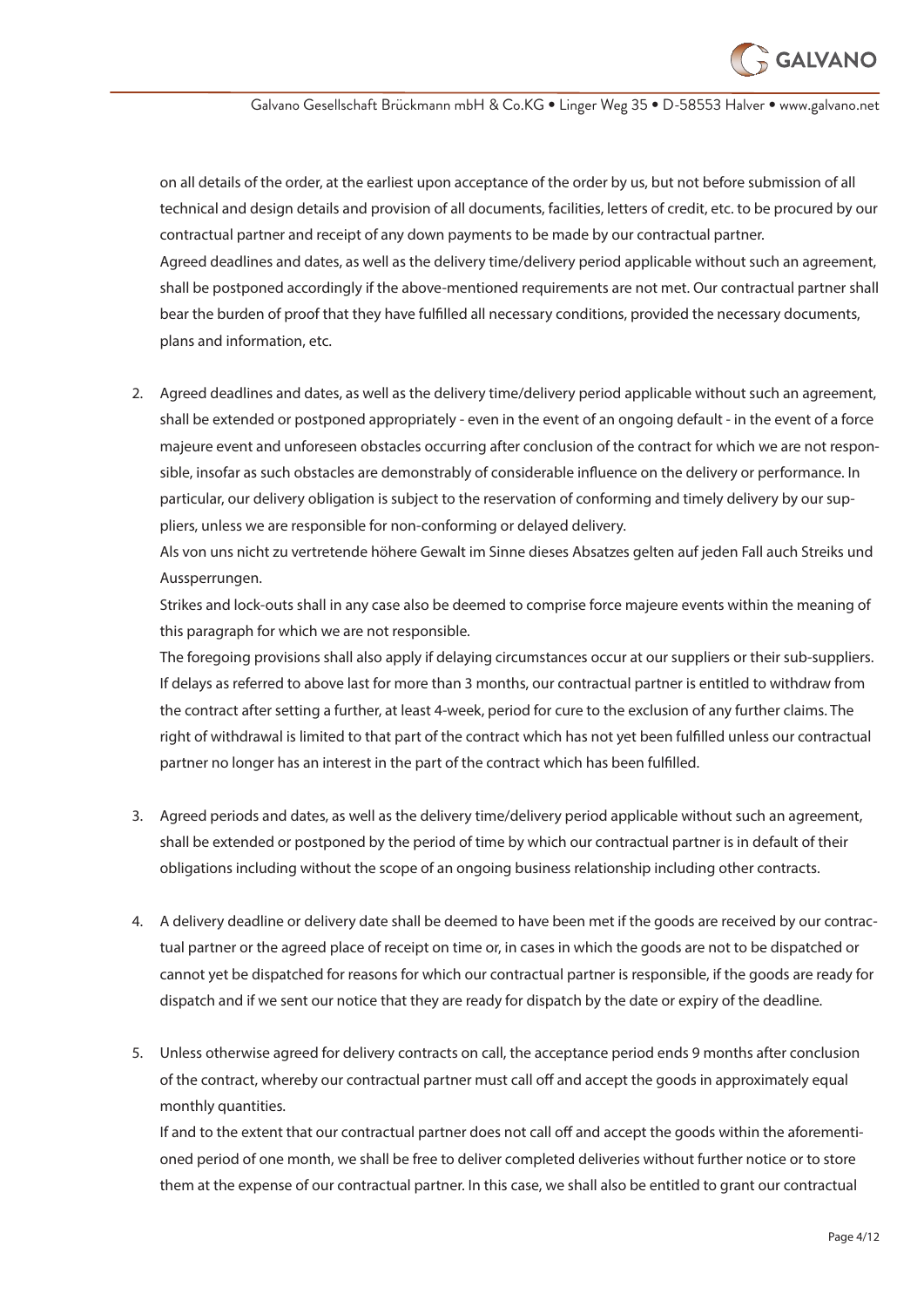

partner a grace period for acceptance, together with the threat that we will refuse acceptance of the goods in the event that the deadline expires without result. If the grace period then expires without result, we shall be entitled to withdraw from the contract or demand damages in lieu of performance, but only with regard to the part of the contract not yet performed by us, subject to termination of our delivery obligation.

# **§ 7 Election of rights after setting a deadline for cure**

In all cases in which our contractual partner has set a deadline for us to cure a defect due to failure to deliver or an improper delivery and this deadline has expired, we shall be entitled to demand that our contractual partner state within a reasonable period of time whether they will continue to assert their claim for performance/cure despite the expiry of the deadline or whether they will assert other rights which they are entitled to elect. If our contractual partner does not make such a statement within the reasonable period of time set to them, their claim for performance/cure lapses. If our contractual partner notifies us within the reasonable period of time referred to above that they continue to demand performance/cure, they are at liberty to set a new period of time for this and to avail themselves of their rights upon its expiry without results.

# **§ 8 Default, exclusion of the obligation to perform**

If we are in default of delivery or if our obligation to perform is excused according to section 275 BGB, we shall only be liable for damages under the conditions and to the extent provided in Section 13.4 of these terms and conditions, subject however to the following additional provisions:

- 1. If we and/or our vicarious agents are merely guilty of simple negligence, our contractual partner's claims for damages are excluded.
- 2. In the event of our default, our contractual partner shall only be entitled to damages in lieu performance if they have previously granted us a reasonable grace period of at least 4 weeks for delivery, whereby they have the right to grant us a reasonable grace period of less than 4 weeks, insofar as in a grace period of at least 4 weeks would be unreasonable for our contractual partner in a specific case.
- 3. A right of withdrawal to which our contractual partner is entitled, and a claim for damages to which our contractual partner is entitled, are fundamentally limited to that part of the contract which has not yet been fulfilled, unless our contractual partner has no reasonable interest in the part of the contract which has been fulfilled.
- 4. Claims for damages against us due to delay or exclusion of the obligation to perform in accordance with section 275 BGB shall become statute-barred one year after the beginning of the statutory limitation period.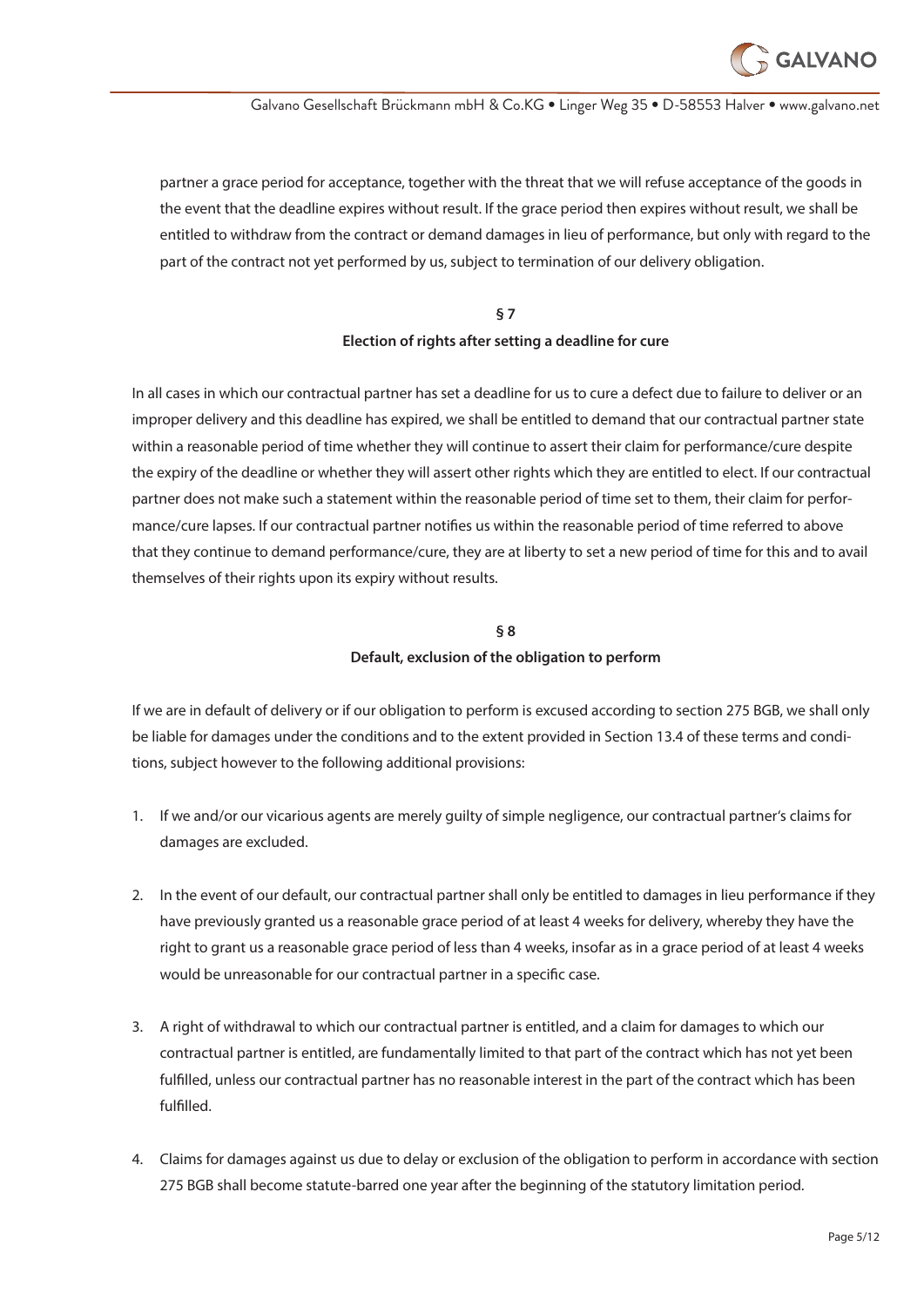

5. The foregoing provisions shall not apply if the damage relates to injury to the life, limb or health of our contractual partner or if the damage is based on an intentional or grossly negligent breach of duty by us, one of our legal representatives or vicarious agents; furthermore, in the event of default, it shall not apply if a fixed-date purchase has been agreed.

#### **§ 9**

#### **Default in acceptance by our contractual partner**

1. If our contractual partner is in default of acceptance of our deliveries or services in whole or in part, our claim to payment for the corresponding delivery or service shall become due immediately. Furthermore, in this case we shall have the right, after expiry of a reasonable grace period set by us - including the threat that we will refuse acceptance of our delivery or service by the contractual partner in the event that the grace period expires - without results, either to withdraw from the contract or to demand damages in lieu of performance, but only with regard to the part of the contract not yet performed by us.

Our statutory rights in the event of default in acceptance by our contractual partner shall remain unaffected.

- 2. Our contractual partner shall reimburse us our storage costs, warehouse rental and insurance costs for goods that are ready for acceptance but that are not accepted. However, we are not obliged to insure stored goods.
- 3. If delivery is delayed at the request of our contractual partner or if they are in default of acceptance, we may charge storage costs of 0.2% of the invoice amount for each month of delay or part thereof, however, a maximum of 5% of the invoice amount after expiry of one month from dispatch of the notification of our readiness to deliver. However, we reserve the right to claim higher damages actually incurred if our contractual partner is unable to prove that they are not at fault.

#### **§ 10**

#### **Cancellation of orders, return of goods, damages in lieu of performance**

If, at the request of our contractual partner, we agree to the cancellation of an order placed or if we take back goods delivered by us for reasons for which we are not responsible, releasing the contractual partner from their obligation to accept and pay, or if we are entitled to claim damages in lieu of performance, we can demand 15% of the share of the contractual price corresponding to the affected part of the delivery or service item as compensation without need to submit verification, whereby our contractual partner reserves the right to prove we have incurred no damages or that our damages are lower. This is without prejudice to our right to claim higher actual damages.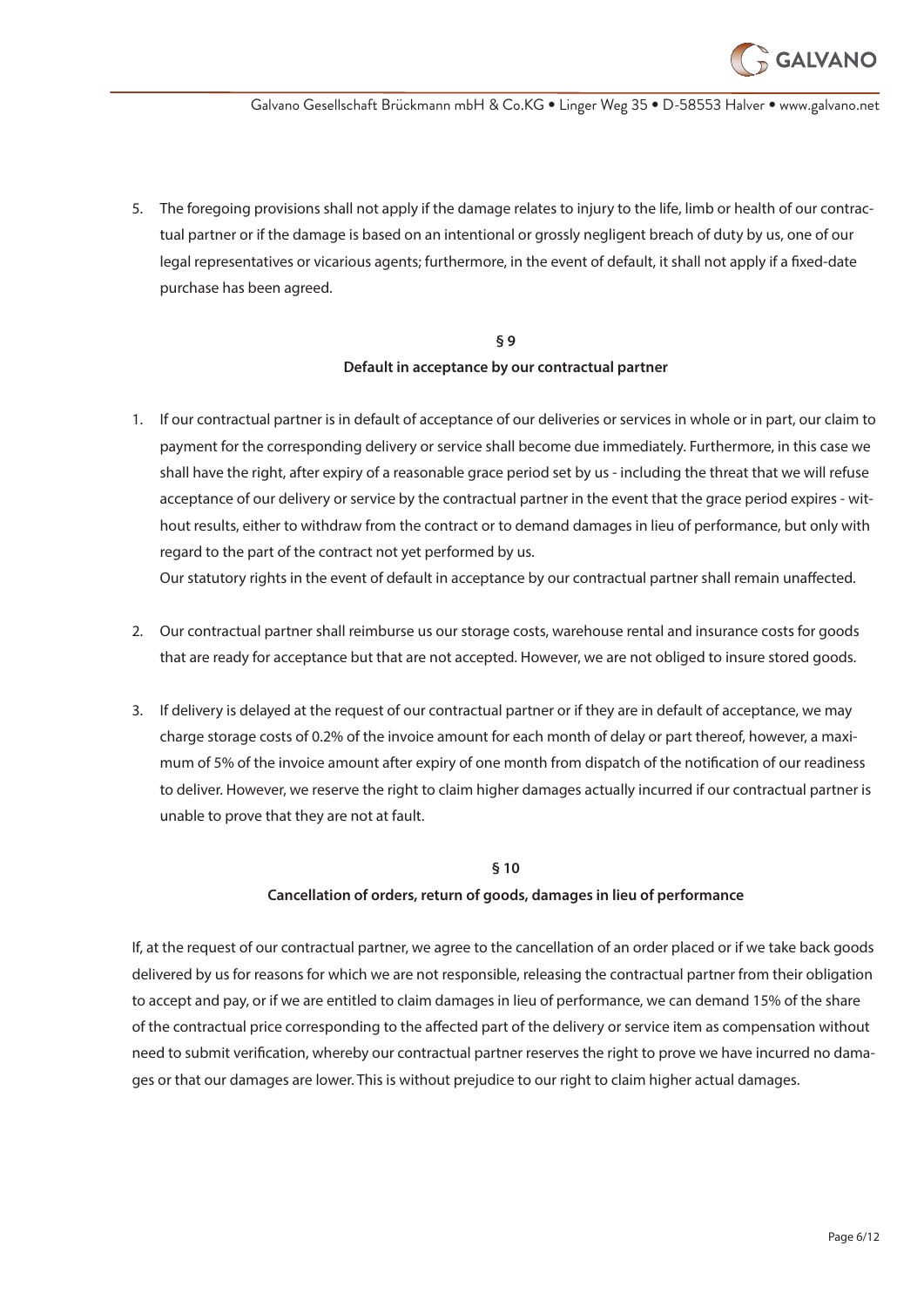

# **§ 11 Nature of the goods**

1. Our supplies and services comply with the applicable laws and regulations of the European Union and the Federal Republic of Germany, e.g. the Reach Regulation (Regulation EC No. 1907/2006), the law on the return and environmentally compatible disposal of electrical and electronic equipment (ElektroG) as national implementation of EC Directives 2002/95 and EC Directive 2002/96, and the End-of-Life Vehicles Act as national implementation of EC Directive 2000/52.

We will immediately inform our contractual partner about relevant changes in the goods, their ability for delivery, possible uses or quality caused by changes in the laws or regulations, in particular by the Reach regulation, and in individual cases we will coordinate suitable measures with our contractual partner.

- 2. Our information about a product and the purpose of use, dimensions, weights, utility value or other properties, whether contained in brochures, price lists, descriptions, illustrations, drawings, sketches, lists or other files, are only approximate values customary in the industry. They merely describe our products and are only binding if expressly confirmed by us.
- 3. Weights are determined by us on calibrated scales and then used as the basis for our invoicing. The weight logs will be provided to our contractual partner as verification upon request. The net weight shown includes commercially available packaging materials - such as steel strapping, sheet metal covers and protective wrappings - and not separately calculated intermediate and underlay timber.
- 4. We reserve the right to make deviations in quality, dimensions, weights and other properties provided that the usability of the delivered goods is not impaired and the deviations are not unreasonable for our contractual partner for other reasons.

### **§ 12**

#### **Acceptance**

If acceptance of our services is required in order for payment to us to fall due, acceptance can take place in any form provided for by law. In addition, our services shall be deemed to have been accepted 12 working days after receipt of our written notification of completion by our contractual partner, unless our contractual partner declares to us in writing that they refuse acceptance within this period.

Furthermore, acceptance shall be deemed to have taken place if our contractual partner has placed our service into use and 12 working days have elapsed since the start of use without our contractual partner having declared to us in writing that they refuse acceptance.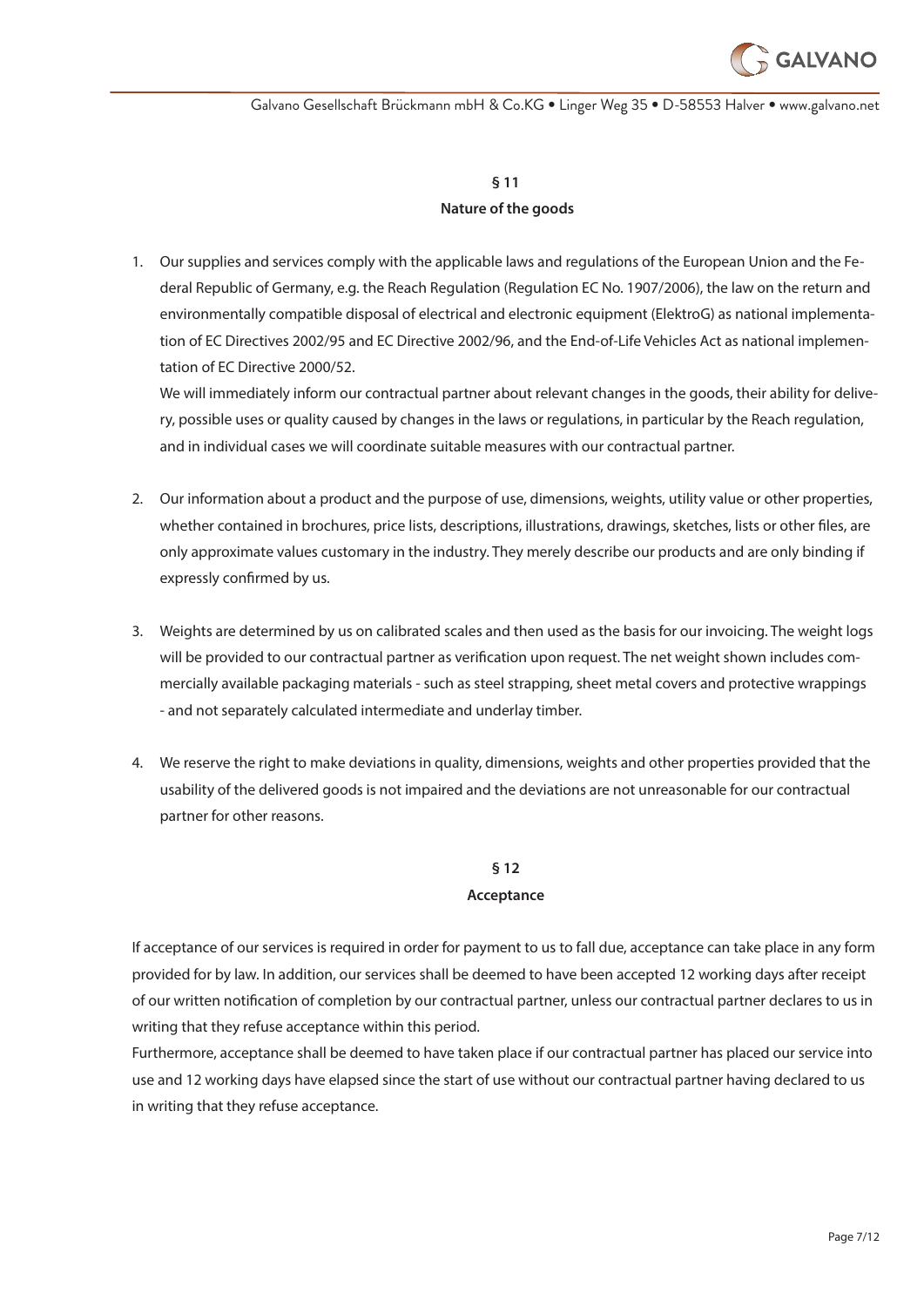

# **§ 13 Liability for defects and damages**

- 1. In the case of purchase contracts and contracts for work and services, claims asserted by our contractual partner on account of defects in goods require that they have properly complied with their obligations to inspect and give notice of defects as provided for section 377 German Commercial Code [HGB], whereby notice of defects must be given in writing. If our contractual partner fails to make a proper and timely complaint, they can no longer assert claims on account of the circumstances that should have been reported unless we have acted maliciously. If we negotiate concerning a notification of defects, or if we carry out tests or inspections in response to a notification of defects, any legitimate objection that the notification of defects was/is late, unsatisfactory or unfounded shall in no case lapse as a result.
- 2. In the case of purchase contracts and contracts for work and services, our contractual partner must make a sufficient quantity of parts which they consider to be defective available to us or third parties for inspection by us or third parties in a timely manner on request, whereby we shall bear the costs of shipment.
- 3. The rights of our contractual partner due to defects in delivered items or services rendered shall be determined in accordance with the statutory provisions with the proviso that our contractual partner must grant us a reasonable period for cure of at least 4 weeks, whereby they reserve the right to grant us a shorter period in individual cases if a period of at least 4 weeks for cure would be unreasonable for them to accept.

Our contractual partner's claims for damages related to defects in the supply of goods or services are limited to the extent provided below in paragraph 4.

4. 4.1 Our liability for damages resulting from injury to life, limb or health based on a culpable breach of duty on our part is neither excluded nor limited.

 We are only liable for other damages incurred by our contractual partner if they are based on an intentional or grossly negligent breach of duty by us, one of our legal representatives or vicarious agents.

 If we have caused the damage as a result of simple negligence, we shall only be liable in the event of a breach of material contractual obligations, limited to reasonably foreseeable damage typical for the contract.

- 4.2 In all other cases, claims for damages against us for breach of duty, tort or for other legal reasons are excluded.
- 4.3 The foregoing limitations and exclusions of liability do not apply in the case of failure to provide agreed characteristics and qualities or in the case of guarantees if and to the extent that the agreement or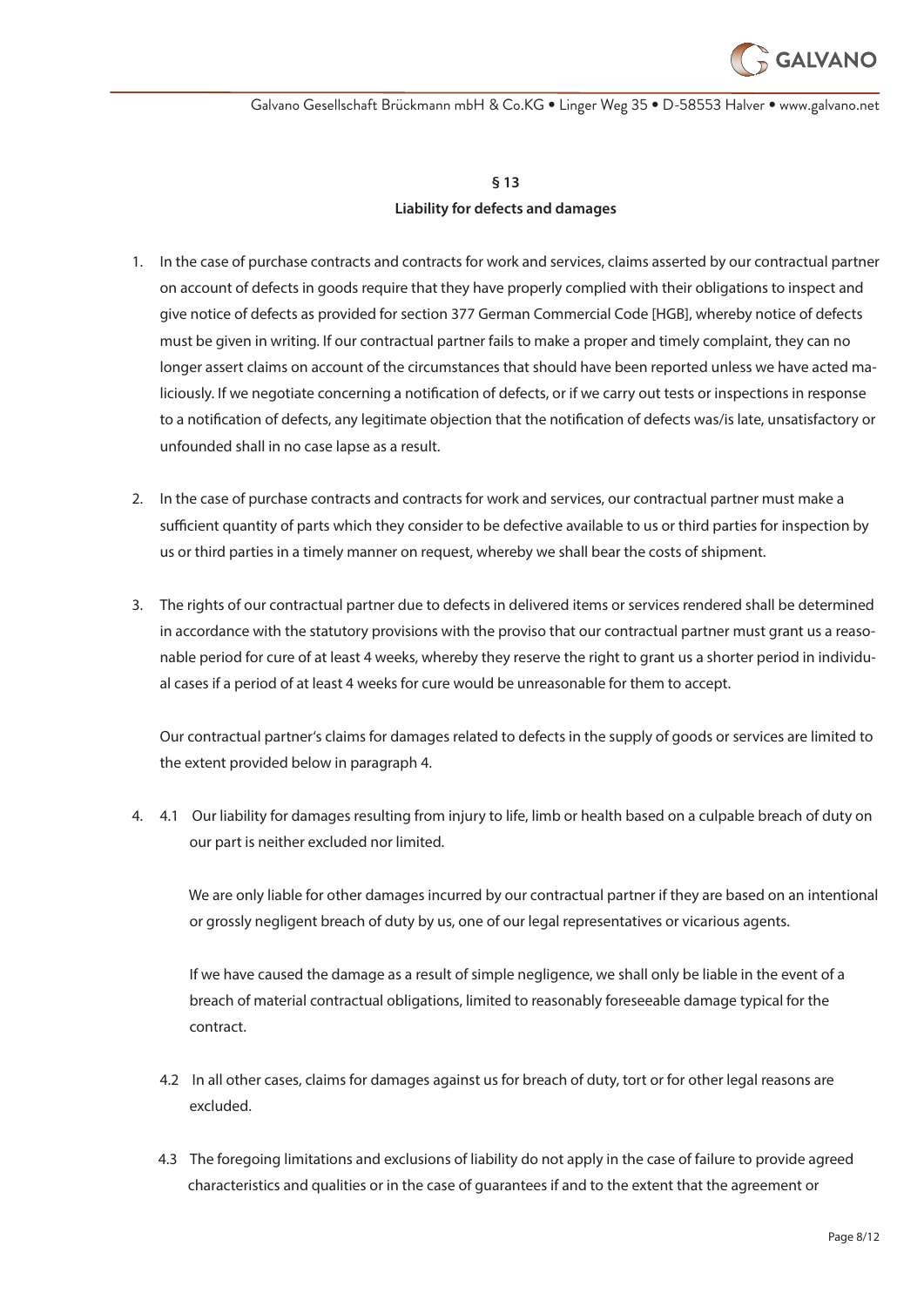

 guarantee had the purpose of protecting our contractual partner from damages that were not incurred directly by the supplied goods and services themselves.

- 4.4 The foregoing exclusions of liability also apply in any case to consequential damages and to claims by our contractual partner for reimbursement of expenses.
- 4.5 Insofar as our liability is excluded or limited, this also applies to the personal liability of our employees, workers, staff and vicarious agents.
- 5. If a complaint by our contractual partner proves unjustified, our contractual partner must reimburse us for all necessary and reasonable expenses incurred by us as a result of the complaint.
- 6. The warranty period for purchase and work and materials contracts is two years from the date of passage of risk and, for used goods, one year from the date of passage of risk. In the case of contracts for work and services, the warranty period shall be two years from the date of acceptance, whether formal or implied.

# **§ 14 Manufacturer liability**

Our contractual partner shall indemnify us against all claims for damages asserted against us by third parties on the basis of the regulations concerning tortious acts, on product liability or by virtue of other regulations due to defects or deficiencies in the goods manufactured or delivered by us or our contractual partner, insofar as such claims would also be justified against our contractual partner or are no longer justified solely due to the statute of limitations which has since lapsed. Subject to the foregoing conditions, our contractual partner must also indemnify us from the costs of legal disputes that are brought against us due to such claims.

In the event that claims asserted are also justified against us, we have a pro rata claim for indemnification against our contractual partner, the scope and amount of which is governed by section 254 BGB.

Our indemnification obligations and liability for damages pursuant to sections 437 (3), 445a, 478, 634 (4) BGB shall remain unaffected by the above provisions, but shall only apply to the extent provided in Section 13.4 of these Terms and Conditions.

# **§ 15**

### **Retention of title**

1. Until all claims to which we are entitled now or in the future against our contractual partner have been satisfied, our contractual partner shall grant us the following securities, which we shall release on request if their nominal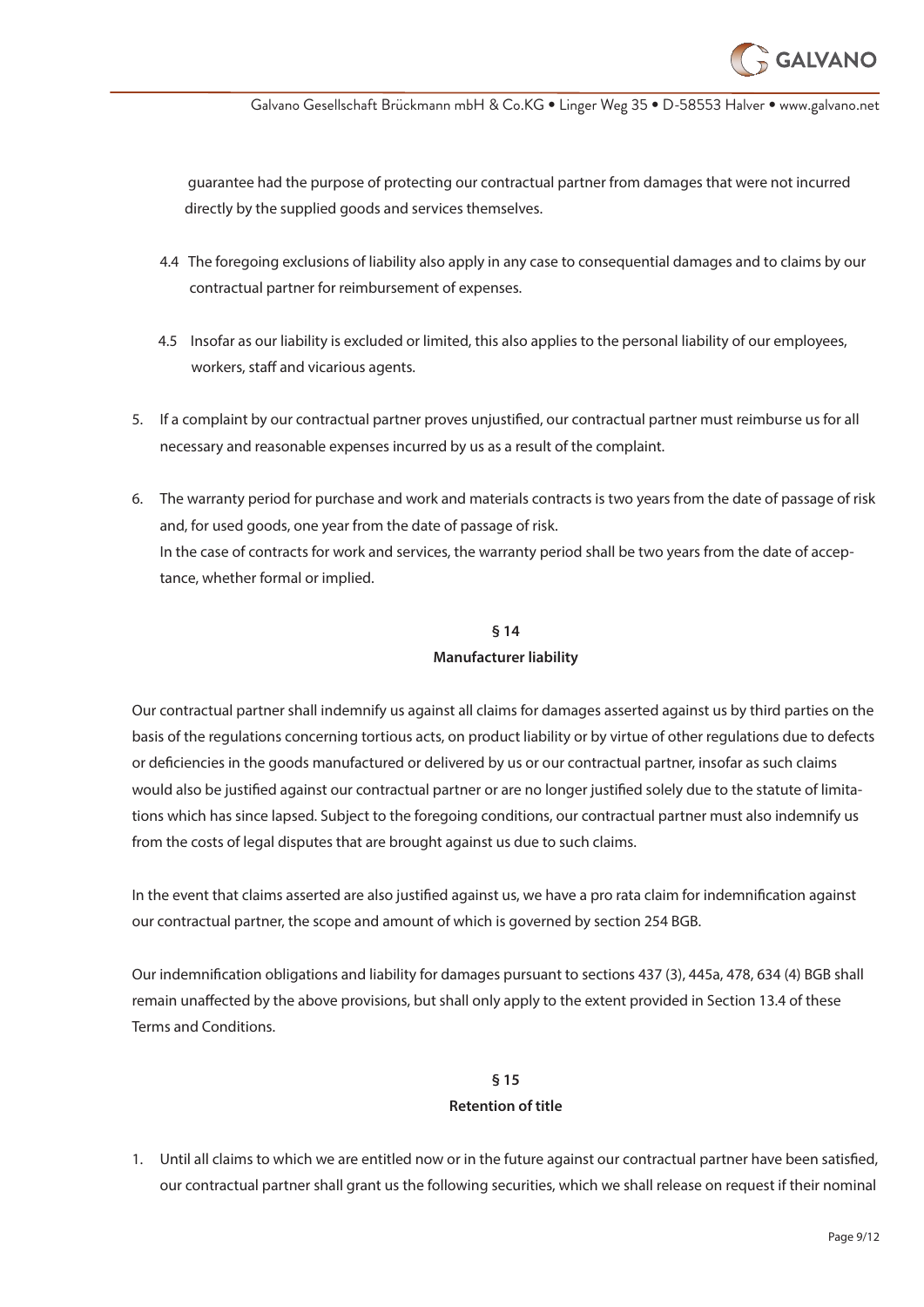

value exceeds our claims by more than 20% on a sustained basis:

Goods that have been delivered remain our property.

Processing or alteration shall always take place for us as the manufacturer, but without any obligation on our part. If the goods delivered by us are processed with other objects not belonging to us, we shall acquire coownership of the new object in the ratio of the invoice value of the goods delivered by us to the invoice value of the other goods used at the time of processing.

If our goods are combined or mixed with other movable objects to form a single object, and if the other object is to be regarded as the main object, our contractual partner shall transfer co-ownership to us pro rata to the extent that such main object belongs to them.

Any transfer necessary for the acquisition of ownership or co-ownership by us will be replaced by the agreement already now made that our contractual partner will keep the item in safe custody for us like a borrower or, if they do not own the item themselves, replace the transfer already now by assigning to us the claim for restitution against the owner.

Items to which we are entitled to (co-) ownership in accordance with the above provisions are hereinafter referred to as goods subject retained title.

2. Our contractual partner is entitled to sell goods subject to retained title in the ordinary course of business or to combine, process or mix them with objects of others. The claims arising from the sale, combination, processing or mixing shall already now be assigned to us by our contractual partner in whole or in part in the ratio in which we are entitled to co-ownership of the sold, combined, processed or mixed object. If such claims are included in current invoices, the assignment shall also include all receivables. The assignment takes place with priority over the rest.

Subject to our right of revocation, we authorize our contractual partner to collect the assigned claims. Our contractual partner must transfer amounts collected to us immediately, insofar and as soon as our claims are due. Insofar as our claims are not yet due, the amounts collected are to be recorded separately by our contractual partner.

This is without prejudice to our right to collect such claims ourselves. However, we undertake not to collect the claims as long as our contractual partner meets their payment obligations from the proceeds collected, is not in default of payment and, in particular, no application for the opening of insolvency or composition proceedings has been filed or payments have not been suspended.

At our request, our contractual partner is obliged to inform us of the assigned claims and their debtors, to hand over the associated documents and to provide us with all information required for collection. If we are entitled to collect the claims, our contractual partner is also obliged to notify the debtors of the assignment, whereby we are also entitled to do so ourselves.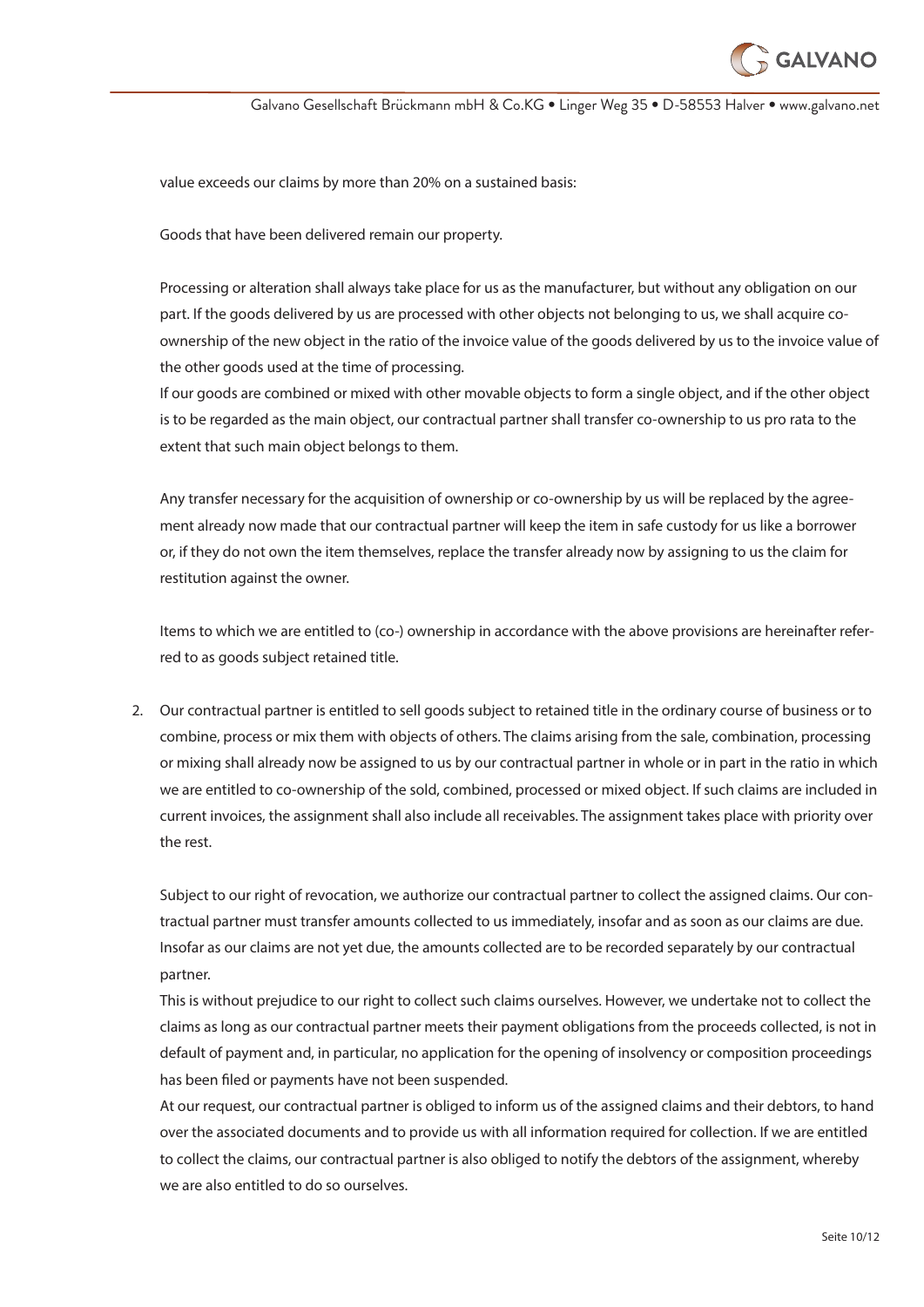

Upon cessation of payments, application for or opening of insolvency proceedings, judicial or extra-judicial composition proceedings, the rights of our contractual partner to resell, process, combine, mix and authorize collection of the assigned claims shall expire even without our revocation.

- 3. Our contractual partner must inform us immediately of any third party claims asserted against goods subject to retained title and to the assigned claims. Any costs of interventions or their defence shall be borne by our contractual partner.
- 4. Our contractual partner is obliged to treat goods subject to retained title with care, in particular to insure them sufficiently at replacement value at their own expense against fire, water and theft.
- 5. In the event of breach of contract by our contractual partner in particular default in payment we shall be entitled to take back goods subject to retained title at the expense of our contractual partner or to demand assignment of our contractual partner's claims for restitution against third parties without having to declare our withdrawal from the contract beforehand or at the same time. In particular, taking back or seizure of the reserved goods by us does not constitute a withdrawal from the contract, unless we have expressly declared this in writing.
- 6. Should our retention of title lose its validity upon delivery abroad or for other reasons, or should we lose ownership of the goods subject to retained title for reasons of any kind, our contractual partner is obliged to immediately provide us with other security for the goods subject to retained title, or other security for our claims, that is effective under the law applicable to the place where the goods are to remain as intended and comes as close as possible to the retention of title under German law.

### **§ 16**

#### **Ownership of documents, confidentiality**

- 1. We are entitled to unrestricted property rights and copyrights in cost estimates, calculations, drawings, drafts, forms, samples, models, copies, tools, simulations and other documents or data which the customer has received directly from us or from third parties at our request. A right of retention of such items by our contractual partner is excluded.
- 2. The contracting parties mutually undertake to treat all commercial or technical details which have become known to them within the scope of their cooperation that are not public knowledge as their own business secrets and to maintain absolute confidentiality vis-à-vis third parties. The contracting parties may only advertise their business relationship with the prior written consent of the other party. For each case of culpable infringement of the aforementioned obligations, the contracting parties mutually agree to payment of a contractual penalty in the amount of  $\epsilon$  6,000.00 for each individual case.